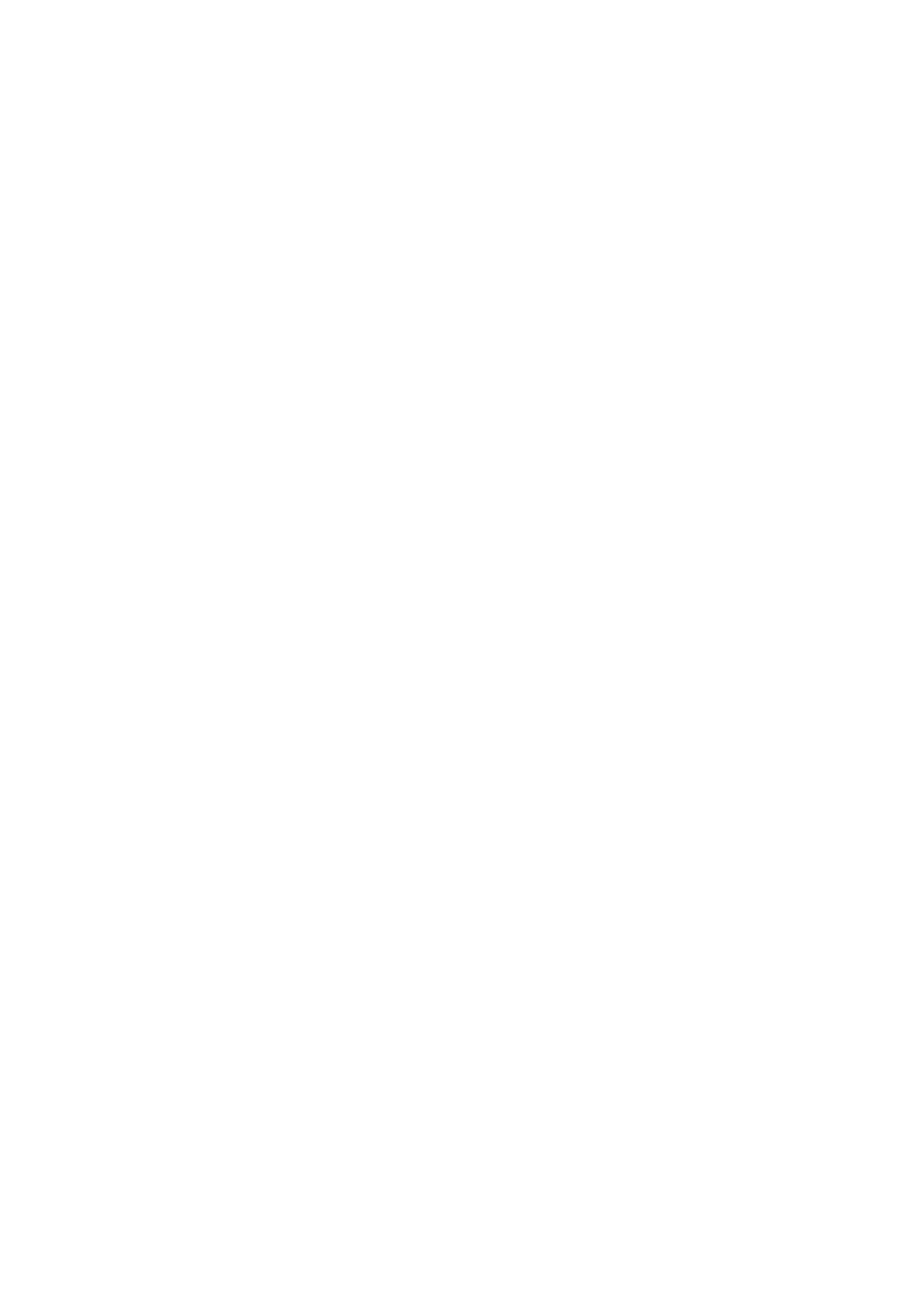

## **CUSTODY OF CHILDREN ACT**

### **Arrangement of Sections**

#### **Section**

| 1              |  |
|----------------|--|
| $\overline{2}$ |  |
| 3 <sup>1</sup> |  |
| $\overline{4}$ |  |
| 5 <sup>5</sup> |  |
| 6              |  |

### **Supporting Documents**

#### **ENDNOTES**

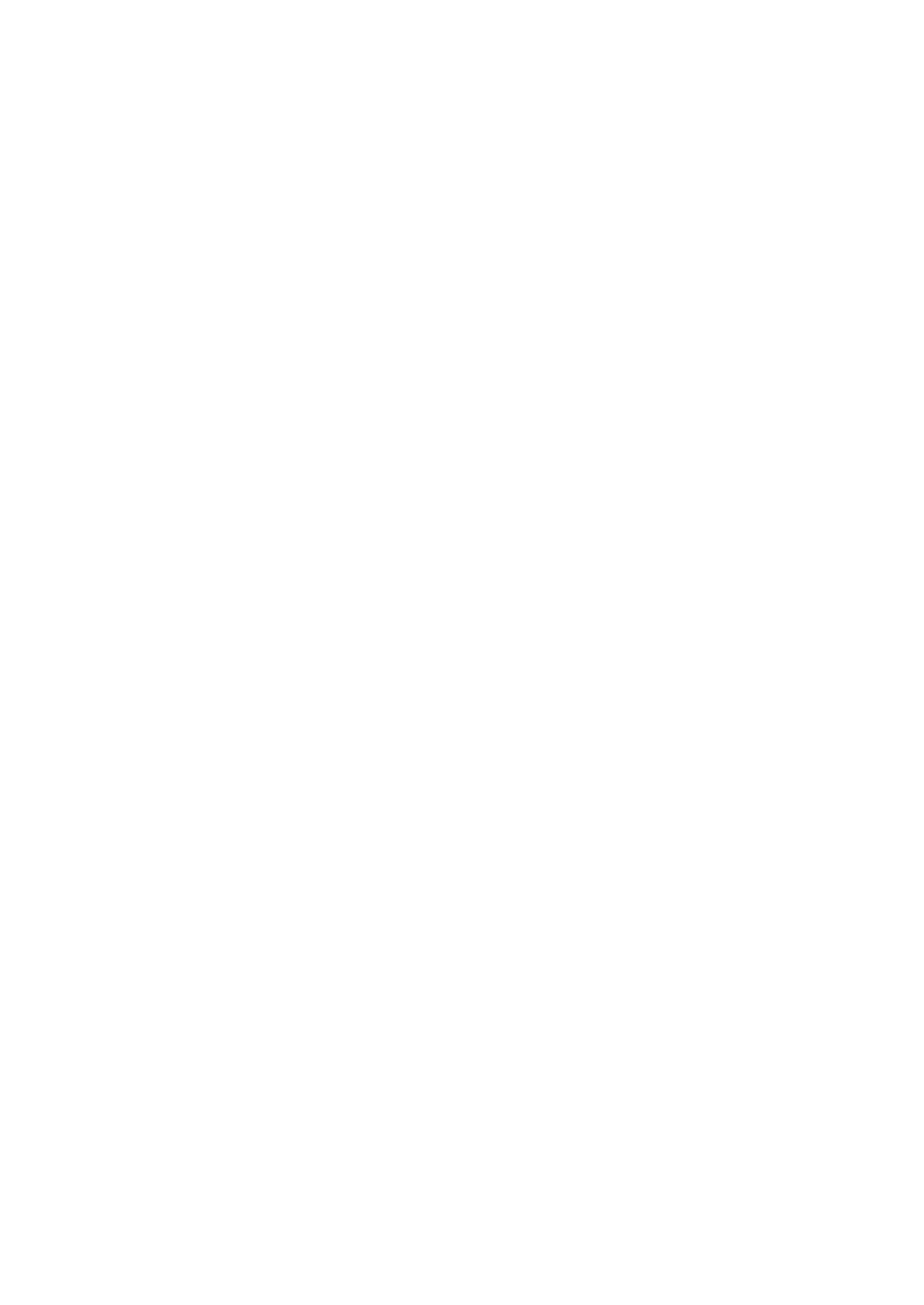

Tuvalu

## **CUSTODY OF CHILDREN ACT**

#### **AN ACT TO PROVIDE FOR THE CUSTODY OF CHILDREN AND MATTERS CONNECTED THEREWITH**<sup>1</sup>

Commencement [15th April 1974]

#### **1 Short title**

<span id="page-4-0"></span>This Act may be cited as the Custody of Children Act.

#### **2 Interpretation**

In this Act —

<span id="page-4-1"></span>"**child**" means any person under the age of 18 years;

"**custody order**" means an order made under section 3(1).

#### **3 Custody orders**

- (1) A court may on application by or on behalf of any person make such order regarding —
	- (a) the custody of any child; and
	- (b) the right of access to the child of his mother or father,

as the court thinks fit having regard to the welfare of the child and to the conduct and wishes of the mother and father.

- (2) Before making a custody order the court shall make a full enquiry into all the circumstances and shall call for any evidence or report it may in the interests of justice consider necessary.
- (3) In exercising jurisdiction under this section the court shall regard the welfare of the child as the first and paramount consideration and shall not take into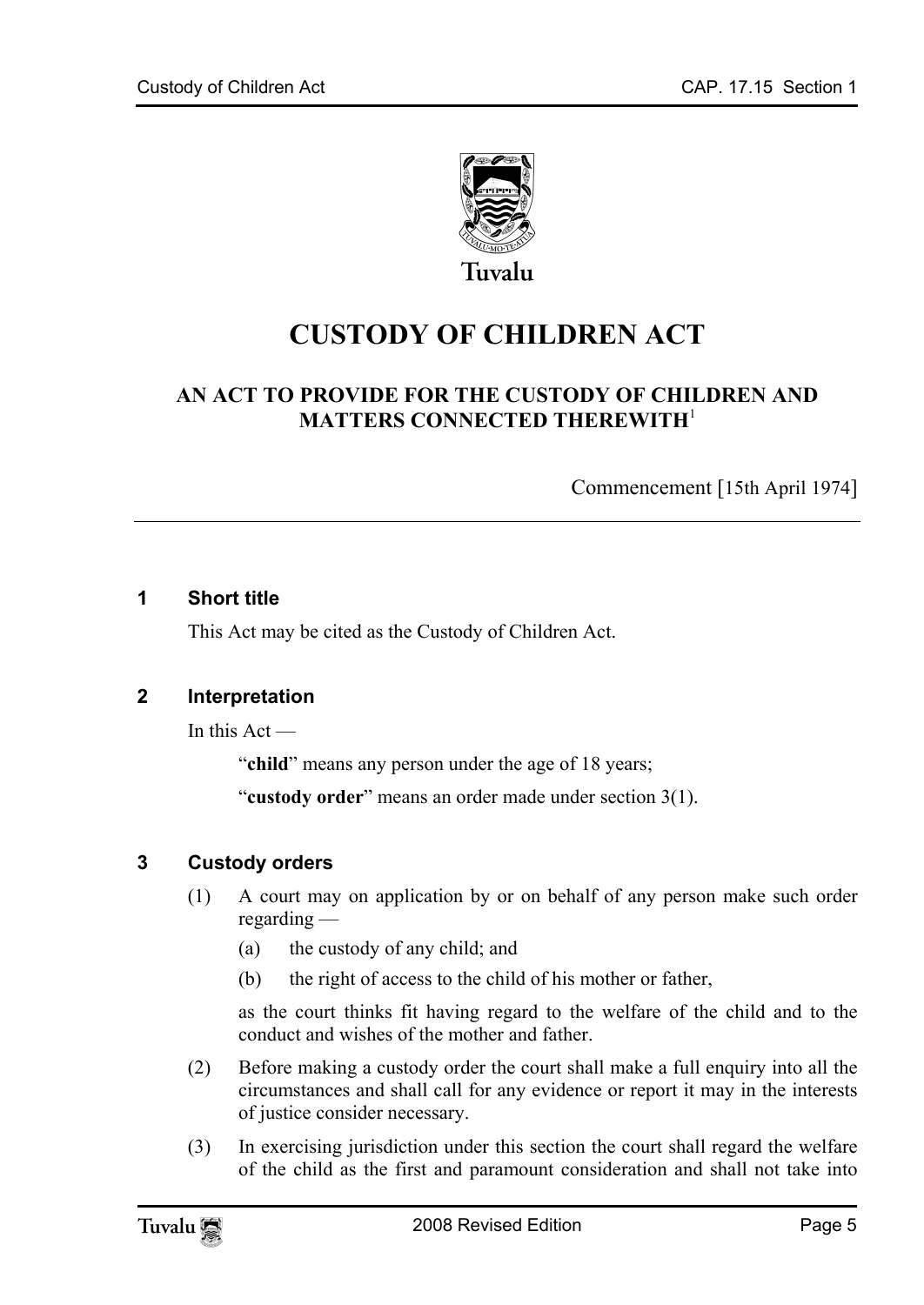consideration whether from any other point of view the claim of the father is superior to that of the mother or the claim of the mother is s[up](#page-6-1)erior to that of the father.

- (4) A court may at any time on application by or on behalf of any person make an order discharging or varying a custody order.
- (5) This section is subject to the Native Lands Act.**<sup>2</sup>**

#### **4 Liability to maintain children**

Any person having the custody of a child and any person with whom a child is living shall be liable to maintain that child whether or not any other person is also so liable.

#### **5 Jurisdiction of courts**

<span id="page-5-0"></span>Notwithstanding any other law to the contrary but subject to any different provision which may be made by regulations made under this Act every court shall for the purpose of proceedings under this Act exercise jurisdiction throughout Tuvalu.

#### **6 Regulations**

Without prejudice to any powers conferred by other laws to make rules of court or regulations governing magistrates' courts or island courts, the Minister after consultation with the Chief Justice may make regulations for those courts in respect of proceedings under this Act —

- (a) regulating the jurisdiction of the courts;
- (b) regulating the practice and procedure;
- (c) regulating the forms to be used and all matters connected therewith;
- (d) prescribing rules of evidence to be observed;
- (e) generally for the better carrying into effect of the provisions, objects and intentions of this Act.